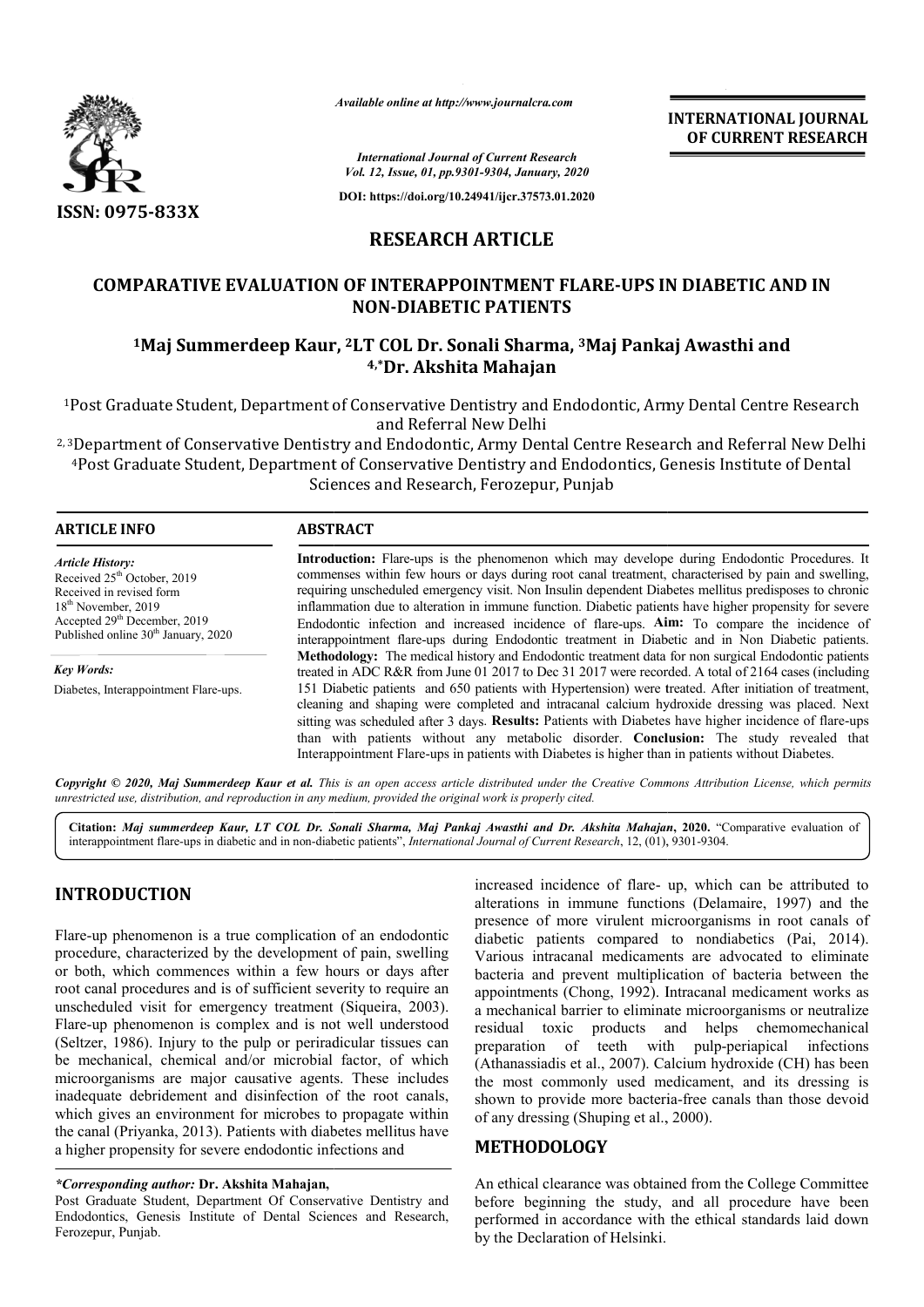A total of 2164 pts (including 151 pts with type 2 DM and 650 pts with hypertension) between age group of 30 to 50 yrs treated for non surgical endodontic procedure at ADC R&R from 01 June to 31 Dec 2017 were selected. Maxillary and mandibular multiple rooted teeth with deep caries and pulp exposure, teeth with necrotic pulps (negative response to hot, cold and electric stimulation), absence of preoperative pain or tenderness on percussion, were included in this study. Teeth with symptomatic irreversible pulpitis, preoperative pain, or necrotic pulp associated with clinical symptoms such as swelling or purulence, discharging sinus, root fractures (in which conventional root canal treatment is contraindicated), immature root apices, root resorption (as conventional root canal treatment that cannot be performed) and retreatment cases were excluded from the study.

Multiple visit Endodontic protocol was followed. After attaining an informed consent from all patients, an initial clinical examination, local anesthesia was administered, and root canal treatment was initiated, after isolation using rubber dam. On the first appointment, access cavity was prepared, and the walls of access cavity were flared to provide a straight line access for instrumentation. Working length was determined using electronic apex locator and confirmed radiographically to be 1 mm short of the radiographic apex. The coronal onethird of the canal was enlarged using Gates Glidden drills  $(1-3)$ no.). The apical portion of the canal was enlarged using K-files to size 3–4 files larger than the initial apical file, and the rest of the canal was prepared using rotary files. EDTA paste was employed intermittently during cleaning and shaping. Final irrigation was done using 3% sodium hypochlorite and 17% EDTA with intermittent use of normal saline. Following instrumentation and irrigation, canals were dried . calcium hydroxide was used as an intracanal medicament into the canal and access cavity was restored temporarily with cavit. On the second visit , patients were recalled after 2 to 3 days of the first visit. The root canals were evaluated for any kind of discharge. And subsequently, cleaned and irrigated with 3% sodium hypochlorite and 17% EDTA with intermittent use of normal saline. Subsequently, the intracanal medicament was placed. Flare-ups if any was assessed using Verbal Rating Scale and clinical test. Patients with VR- 4 & 5 reading was considered as flare-ups.

On the subsequent visits, the patient was examined for pain, swelling related to the same region of the oral cavity, and the root canals were examined for any kind of discharge or tenderness. When the patient was asymptomatic, and root canals were clean obturation was done, using gutta-percha points and AH-Plus sealer using lateral compaction technique. Here, also patients were asked to note pain intensity using Verbal rating scale. All patients during treatment were prescribed paracetamol tablets to be taken S.O.S. Interappointment flare-up was assessed using verbal rating scale (VRS) (Pai, 2014) using the following criteria (Table 1).

## **RESULTS**

Out of total 2164 patients, 16% were Diabetic and 30% were Hypertensive. Results of this study was statically significant indicating inflammation in periradicular region is more in patients with diabetes. A total of 145 of 2164 patients developed interappointment flare-up, of which 25(16.55%) were diabetics, and 120 (5.96%) were nondiabetic patients.

#### **Verbal Rating Scale**

| <b>SCORE</b> | SUBJECTIVE SYMPTOM                                                                                                                      |
|--------------|-----------------------------------------------------------------------------------------------------------------------------------------|
| $VR-0$       | Treated tooth felt normal.                                                                                                              |
| $VR-1$       | Treated tooth felt slightly painful for at time, regardless of the                                                                      |
|              | duration, but there was no need for analgesics                                                                                          |
| $VR-2$       | Treated tooth caused discomfort/pain, which was rendered<br>comfortable by taking one tablet of paracetamol                             |
| $VR-3$       | Treated tooth caused discomfort/pain, which was rendered<br>comfortable by taking two tablet of paracetamol at 6-h interva              |
| $VR-4$       | Treated tooth caused discomfort/pain, which was rendered<br>comfortable by taking two tablet of paracetamol at every 6-h<br>for 3 days. |
| VR-5         | Severe pain and swelling caused by treated tooth that disturbed                                                                         |

normal activity or sleep and paracetamol tablet had little effect



| Study        | No of    | No of patients with flare ups | % of Flare-ups |
|--------------|----------|-------------------------------|----------------|
| groupsudy    | patients |                               |                |
| Diabetic     | 151      | 25                            | 16.55%         |
| Non Diabetic | 2013     | 120                           | 5.96%          |



Chi-square test was applied to the incidences of flare-ups in Diabetic and in non diabetic (P - 0.001) using Statistical Package for the Social Sciences.

## **DISCUSSION**

Flare-up phenomenon is a true complication characterized by acute exacerbation of aperiradicular or pulpal pathosis after the initiation or continuation of root canal treatment (Seltzer, 2004). It is characterized by the development of pain, swelling, or both following endodontic intervention. Diabetes mellitus acts as a modulating factor in endodontic infections (Fouad, 2003).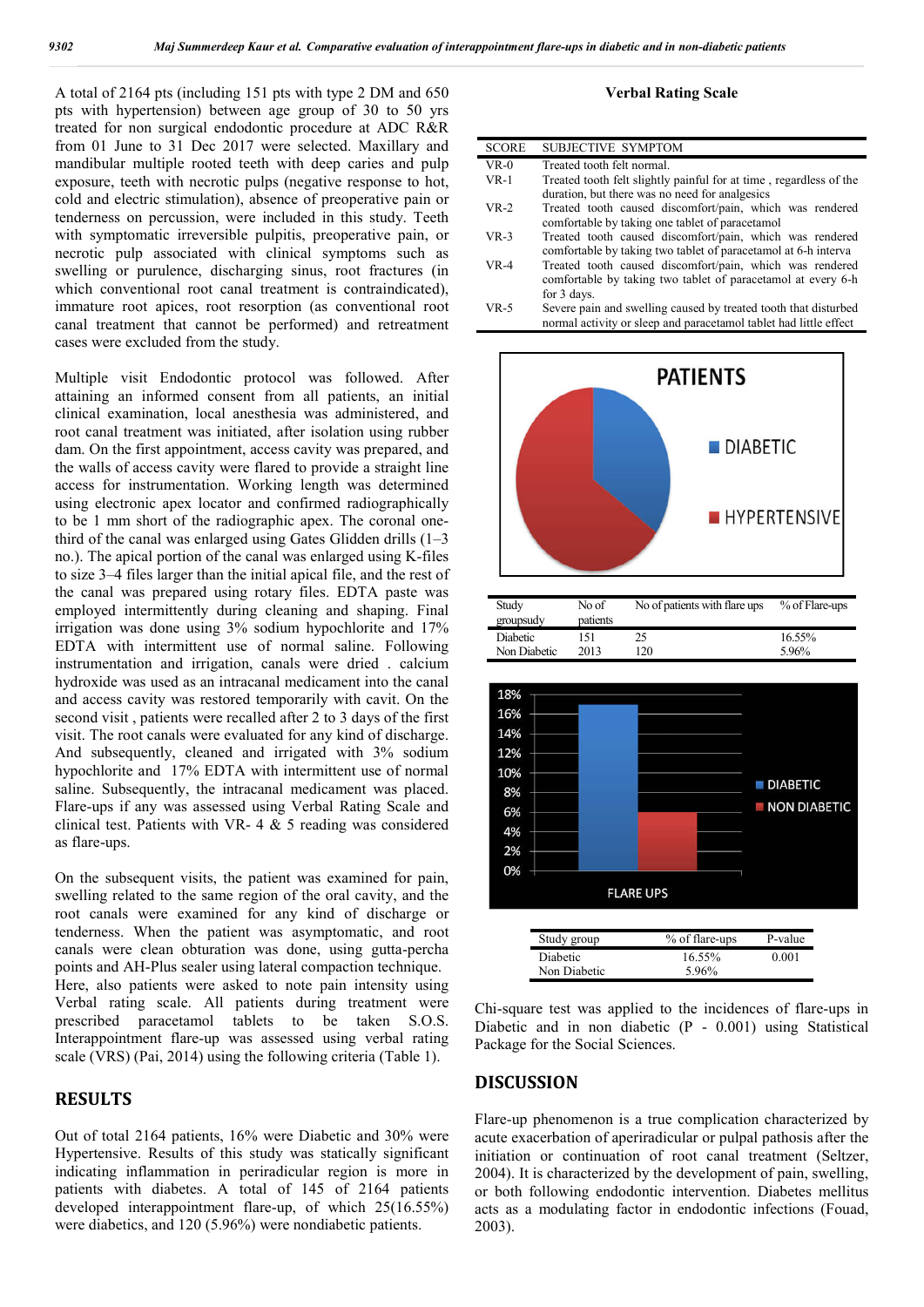According to Paz Villanueva et al., root canal system of diabetic patients is colonized with different microbial profiles including, Fusobacterium nucleatum, Prevotella micros, and Streptococcus species, from nondiabetic, with significant associations to preoperative pain, susceptibility tosevereperiradicular diseases (Chávez de Paz Villanueva, 2002), delayed healing, and interappointment flare-ups(Nayak, 2013). Well-controlled diabetic is at no greater risk of postoperative infection than the nondiabetic patients and do not require prophylactic antibiotics before routine endodontic treatment (Fouad, 2003). In addition, studies by Fouad and Pickenpaug et al., have established no difference in the amount of interappointment pain when patients were given antibiotics (mostly penicillin, amoxicillin in Pickenpauget al. 2001) or with placebos (McKenna, 2006; Walton, 1993). Intracanal medicaments are an integral part of endodontics while some researchers believe its important for the success of endodontic therapy (Awashima et al., 1990), others have reported no influence on the incidence of postoperative pain(Trope, 1990; Torabinejad, 1988). The intracanal medicament used calcium hydroxide paste and 2% chlorhexidine gel. Calcium hydroxide has high pH and is lethal to bacterial cells on direct contact (Chong et al., 1992). Since it takes about 10–14 days for the inflammation to subside in healthy human body, so minimum interappointment time interval should also not be less than this (Yue, 1987). Hence, the intracanal dressing was given to disinfect root canals for at least 7 days (Torabinejad, 1988), where it should occupy the apical regions in a sufficient quantity to permit its biological effect on appropriate tissues in its proximity (Torabinejad et al., 1988).

Calcium hydroxide has shown to decrease the numbers of Enterococcus faecalis at all depths of dentinal tubules within 24 h. Although complete elimination of E. faecalis is not possible with calcium hydroxide (Trope, 1990). For these reasons, three-sitting protocol was adopted, where two intervals of 7 days were given for placing the intracanal dressing, which minimizes bacterial load from accessible and inaccessible areas of the root canal systems, reducing the chances of interappointment flare-up. A similar study done by Pai et al(5),in which interappointment flare-ups in diabetic patients using calcium hydroxide and triple antibiotic paste was compared and showed triple antibiotic paste being more effective than calcium hydroxide in preventing the occurrence of flare-up in diabetic patients. In a retrospective study by Fouad et al. (2003), the incidence of flare-up during endodontic treatment was 8.6% for diabetics and 2.3.% for nondiabetics. Further, the authors have stated that though statistically not significant, the diabetics had twice as many flare-ups than nondiabetics. This could be due to high glucose levels which can inhibit macrophage function (chemotaxis, phagocytosis and bacterial death) resulting in an inflammatory state that impairs host cellular proliferation and wound healing. Therefore, these patients are more susceptible to infection processes, especially anaerobic ones, due to reduced oxygen diffusion through the capillary wall, and increase in the formation of irreversibly glycated proteins forming advanced glycation end products (Segura-Egea et al., 2012; Lima, 2013). Diabetic state is accompanied by delayed or decreased repair capacity at almost all stages of wound healing including cellular migration, cellular proliferation, capillary growth, and metabolic activity within the granulation tissue (Lima et al., 2013; Yue, 1987; 21). According to a study by O'Sullivan et al., tight glycemic control has shown to significantly improve wound healing among diabetic patients (O'Sullivan, 2011).

In addition, improved glucose control has a stimulatory effect on wound healing (Yue et al., 1987). A study by Goodson and Hunts have shown that depressed synthesis of protocollagen and collagen in insulin resistance and hyperglycemia, impair wound healing (Lima et al., 2013). In the present study, 25 out of 151 diabetic patients developed interappointment flare-up while only 120 out of 2013 in nondiabetic group developed interappointment flare-up. The results of this study were statistically significant indicating that the inflammation and wound healing in the periradicular region accounting to the interappointment flare-ups is essentially more in patients with diabetes than in healthy individual with no metabolic diseases owing to the controlled blood glucose levels.

#### **Conclusion**

Within the limitations of the present study, it can be concluded that though the incidence of interappointment flare-up in diabetic patients (16.55%) was more than twice than that seen in nondiabetic patients (5.96%). These results were statistically significant indicating that interappointment flare-ups in patients with diabetes is essentially more than healthy individual with no metabolic diseases.

### **REFERENCES**

- Siqueira JF. Jr. 2003. Microbial causes of endodontic flare-ups. *Int Endod J.,* 36:453-63.
- Seltzer S. 1986. Pain in endodontics*. J Endod*., 12:505-8.
- Priyanka SR. 2013. Flare-ups in endodontics-a review. *IOSR J Dent Med Sci.,* 9:26-31.
- Delamaire M., Maugendre D., Moreno M., Le Goff MC., Allannic H., Genetet B. 1997. Impaired leucocyte functions in diabetic patients. *Diabet Med*.,14:29-34.
- Pai S., Vivekananda Pai AR., Thomas MS., Bhat V. 2014. Effect of calcium hydroxide and triple antibiotic paste as intracanal medicaments on the incidence of interappointment flare-up in diabetic patients: An in vivo study. *J Conserv Dent.,* 17:208-11. (PUBMED) (Full text)
- Chong BS., Pitt Ford TR. 1992. The role of intracanal medication in root canal treatment*. Int Endod J.,*25:97-106.
- Athanassiadis B., Abbott PV., Walsh LJ. 2007. The use of calcium hydroxide, antibiotics and biocides as antimicrobial medicaments in endodontics. *Aust Dent J.,* 52:S64-82.
- Shuping GB., Orstavik D., Sigurdsson A., Trope M. 2000. Reduction of intracanal bacteria using nickel-titanium rotary instrumentation and various medications. *J Endod*., 26:751-5.
- Seltzer S., Naidorf IJ. 2004. Flare-ups in endodontics: I. Etiological factors 1985. *J Endod.,* 30:476-81.
- Fouad AF., Burleson J. 2003. The effect of diabetes mellitus on endodontic treatment outcome: Data from an electronic patient record. *J Am Dent Assoc*., 134:43-51.
- Chávez de Paz Villanueva LE. 2002. Fusobacterium nucleatum in endodontic flare-ups. *Oral Surg Oral Med Oral Pathol Oral Radiol Endod.,* 93:179-83.
- Nayak M. 2013. Diabetes mellitus and apical periodontitis. *Endodontology*., 24:103-8.
- Fouad AF. 2003. Diabetes mellitus as a modulating factor of endodontic infections. *J Dent Educ*., 67:459-67.
- McKenna SJ., 2006. Dental management of patients with diabetes. *Dent Clin North Am.*, 50:591-606, vii.
- Walton RE., Chiappinelli J., 1993. Prophylactic penicillin: Effect on post-treatment symptoms following root canal